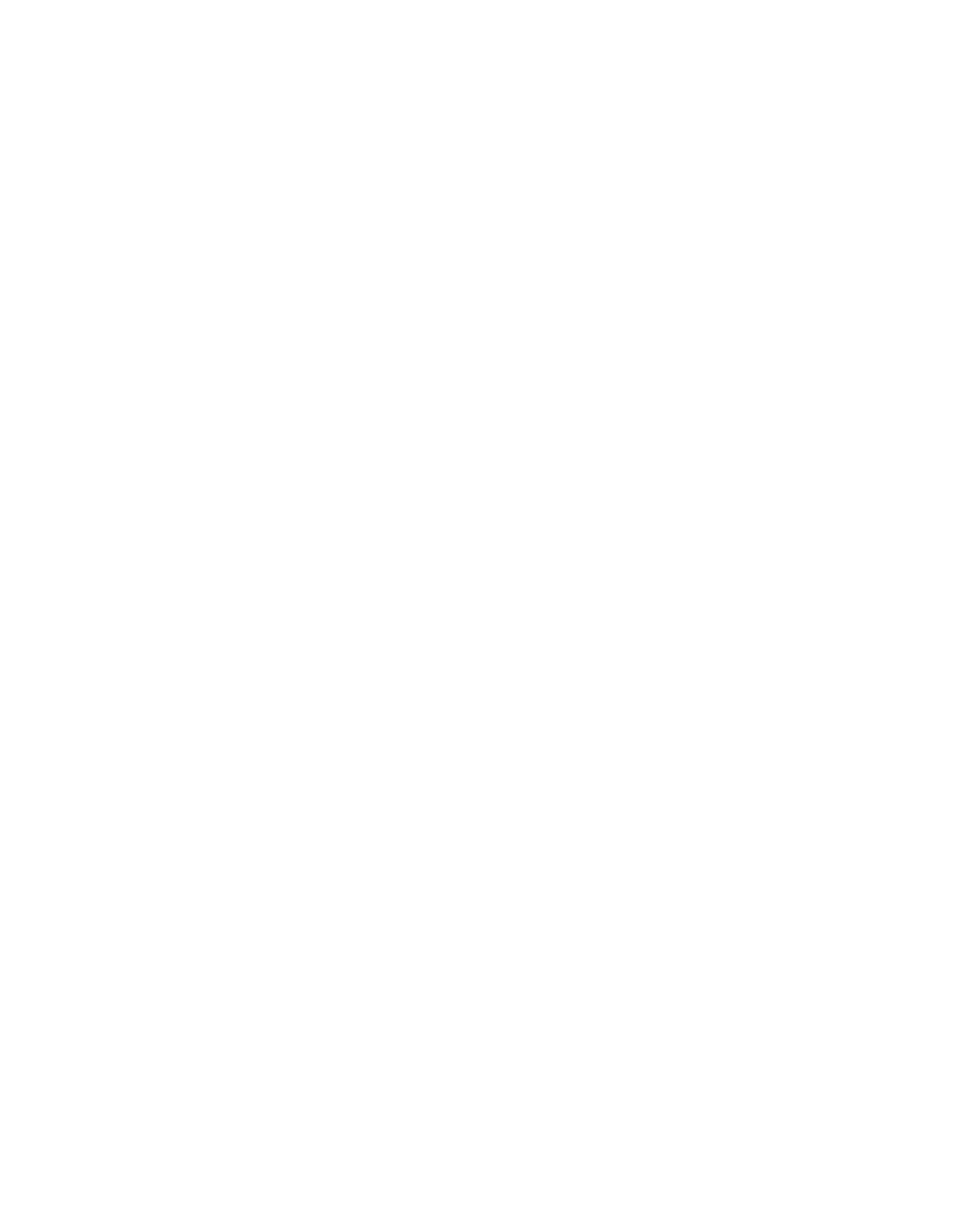Account 20 PD # Vendor Payment Account Total Description Payment Account Total

| <b>Utilities</b>               |                                                           |                                                                                                                                                                                                 |              |                              |
|--------------------------------|-----------------------------------------------------------|-------------------------------------------------------------------------------------------------------------------------------------------------------------------------------------------------|--------------|------------------------------|
|                                |                                                           | 214932 HANOVER SEWERAGE AUTHORITY 691220133/ BLOCK 1701 - LOT# 8 - 2020 812.34                                                                                                                  |              |                              |
|                                |                                                           | 214932 HANOVER SEWERAGE AUTHORITY 691220161/ BLOCK 1701 - LOT# 8 (T01) 180.18                                                                                                                   |              |                              |
|                                |                                                           | 214932 HANOVER SEWERAGE AUTHORITY 691220165/BLOCK 1701 - LOT# 8 (T02)<br>214932 HANOVER SEWERAGE AUTHORITY 772100182/BLOCK 1901 - LOT# 8                                                        | 68.35        |                              |
|                                |                                                           |                                                                                                                                                                                                 | 822.64       |                              |
| 01-201-31-430100-144           | Sewer                                                     | TOTAL FOR ACCOUNT                                                                                                                                                                               |              | 125,985.97                   |
|                                | 215104 A T & T CORP.                                      | 831-000-7667 919 MC OIT - POTS Services 3,759.61                                                                                                                                                |              |                              |
|                                | 215105 AT&T                                               | 1001-102-9542 FAX Circuits                                                                                                                                                                      | 18.66        |                              |
|                                | 215105 AT&T                                               | 1001-236-0482 POTS Emergency Lines                                                                                                                                                              | 20.73        |                              |
|                                | 215109 AT&T MOBILITY                                      | ACCT#287286219091X02282020 FirstNet Wire                                                                                                                                                        | 2,206.23     |                              |
|                                | 215108 AT&T MOBILITY                                      | Acct# 287257507299X02082020                                                                                                                                                                     | 136.24       |                              |
|                                | 214847 CENTURYLINK                                        | 309973303, 2/19/2020, T1 Chester site (2 1,368.81                                                                                                                                               |              |                              |
|                                | 215110 CABLEVISION LIGHTPATH NJ LLC                       | MC OIT - VLAN WAN Services                                                                                                                                                                      | 5,203.10     |                              |
|                                |                                                           | 215102 CABLEVISION LIGHTPATH INC. MC OIT - County Wide VOIP/ISP Service 9,187.83                                                                                                                |              |                              |
|                                | 215103 CABLEVISION LIGHTPATH NJ LLC SIP Service for LSNWJ |                                                                                                                                                                                                 | 545.58       |                              |
|                                | 215106 CENTURYLINK                                        | Account Name: County of Morris - ACCOUNT 121.71                                                                                                                                                 |              |                              |
|                                | 215587 VERIZON WIRELESS                                   | COUNTY WIDE MOBILE PHONE SERVICE                                                                                                                                                                | 15,010.88    |                              |
|                                | 215339 VERIZON                                            | $2/29/2020, \;\; 251-286-692-0001-60, \;\; 973-361- \qquad \qquad 118.07$                                                                                                                       |              |                              |
|                                | 214800 VERIZON                                            | 2/15/2020, 250-717-051-0001-60, 201 V03-                                                                                                                                                        | 386.45       |                              |
|                                | 215202 VERIZON                                            | $2/27/2020$ , 651-287-090-0001-39, 973-838-<br>36.31                                                                                                                                            |              |                              |
|                                | 215016 VERIZON                                            | $2/21/2020$ , $651-287-013-0001-58$ , $973-697-$ 36.31                                                                                                                                          |              |                              |
|                                |                                                           | 215107 VERIZON 1,426.03<br>215111 PREMIER GLOBAL SERVICES MC OIT - County Wide Teleconferencing Se 261.59<br>215619 CABLEVISION LIGHTPATH INC. 56012, 3/1/2020, County of Morris - 911 4,983.56 |              |                              |
|                                |                                                           |                                                                                                                                                                                                 |              |                              |
|                                |                                                           |                                                                                                                                                                                                 |              |                              |
|                                | 215516 VERIZON CABS                                       | 201 M55-5534 968, 2/25/2020, E911 fiber 1,661.20                                                                                                                                                |              |                              |
| 01-201-31-430100-146 Telephone |                                                           | TOTAL FOR ACCOUNT                                                                                                                                                                               |              | 46,488.90                    |
|                                | 214936 SOUTHEAST MORRIS COUNTY                            | 2120000537.00 - WATER USAGE FOR MORRIS V 4,588.46                                                                                                                                               |              |                              |
|                                | 214937 SOUTHEAST MORRIS COUNTY                            | 2110000040.00 - A & R BLDG                                                                                                                                                                      | 766.78       |                              |
|                                | 214937 SOUTHEAST MORRIS COUNTY                            | 2110000045.00 - CH                                                                                                                                                                              | 2,171.95     |                              |
|                                | 214937 SOUTHEAST MORRIS COUNTY                            | 2120000847.00 - CORRECTION FACILITY                                                                                                                                                             | 4,456.92     |                              |
|                                | 214937 SOUTHEAST MORRIS COUNTY                            | 2110000050.00 - CRT ST                                                                                                                                                                          | 406.25       |                              |
|                                | 214937 SOUTHEAST MORRIS COUNTY 2120000530.01 - SHADETREE  |                                                                                                                                                                                                 | 571.90       |                              |
|                                |                                                           | 214937 SOUTHEAST MORRIS COUNTY 2150005100.00 - HOMELESS SHELTER                                                                                                                                 | 820.39       |                              |
| 01-201-31-430100-147           | Water                                                     | TOTAL FOR ACCOUNT                                                                                                                                                                               |              | 13,782.65                    |
|                                |                                                           |                                                                                                                                                                                                 | 66.23        |                              |
|                                |                                                           | 215693 DOVER WATER COMMISSIONERS ACCT ID - 11380-15/ 91 BASSET HWY                                                                                                                              | 28.18        |                              |
|                                | 01-203-31-430100-147 (2019) Water                         | 215693 DOVER WATER COMMISSIONERS ACCT ID - 111380-14/89A BASSETT HWY<br>TOTAL FOR ACCOUNT                                                                                                       |              | 94.41                        |
|                                |                                                           |                                                                                                                                                                                                 |              | ============                 |
|                                | TOTAL for Utilities                                       |                                                                                                                                                                                                 |              | 400,889.50                   |
|                                | <b>Public Employee Retire System</b>                      |                                                                                                                                                                                                 |              |                              |
|                                |                                                           |                                                                                                                                                                                                 |              |                              |
|                                | 215677 COUNTY OF MORRIS<br>215677 COUNTY OF MORRIS        | Normal Contributions                                                                                                                                                                            | 833,770.00   |                              |
|                                |                                                           | Accrued Liability                                                                                                                                                                               | 7,715,512.00 |                              |
|                                | 215677 COUNTY OF MORRIS                                   | Non-Contributory Group Life Insurance                                                                                                                                                           | 460,677.00   |                              |
|                                | 215677 COUNTY OF MORRIS                                   | Long Term Disability                                                                                                                                                                            | 40,462.00    |                              |
|                                | 215677 COUNTY OF MORRIS                                   | Delayed Enrollments                                                                                                                                                                             | 3,402.72     |                              |
|                                | 215677 COUNTY OF MORRIS                                   | Delayed Enrollments                                                                                                                                                                             | 12,848.36    |                              |
| 01-201-36-471100-090           | Public Employee Retire System Expenditur                  | TOTAL FOR ACCOUNT                                                                                                                                                                               |              | 9,066,672.08                 |
|                                | TOTAL for Public Employee Retire System                   |                                                                                                                                                                                                 |              | ------------<br>9,066,672.08 |
|                                |                                                           |                                                                                                                                                                                                 |              |                              |
|                                | <b>Police &amp; Fire Retire System</b>                    |                                                                                                                                                                                                 |              |                              |
|                                | 215678 COUNTY OF MORRIS                                   | Normal Contribution                                                                                                                                                                             | 524,673.00   |                              |
|                                | 215678 COUNTY OF MORRIS                                   | Accrued Liability                                                                                                                                                                               | 1,029,804.00 |                              |
|                                | 215678 COUNTY OF MORRIS                                   | Non-Contributory Life Insurance                                                                                                                                                                 | 75,088.00    |                              |
|                                | 215679 COUNTY OF MORRIS                                   | Normal Contribution                                                                                                                                                                             | 1,472,039.00 |                              |
|                                | 215679 COUNTY OF MORRIS                                   | Accrued Liabilty                                                                                                                                                                                | 2,889,251.00 |                              |

215679 COUNTY OF MORRIS Non-Contributory Life Insurance [210,670.00](https://210,670.00)<br>**0** Police & Fire Retire System Expenditures TOTAL FOR ACCOUNT 01-201-36-475100-090 Police & Fire Retire System Expenditures TOTAL FOR ACCOUNT [6,201,525.00](https://6,201,525.00)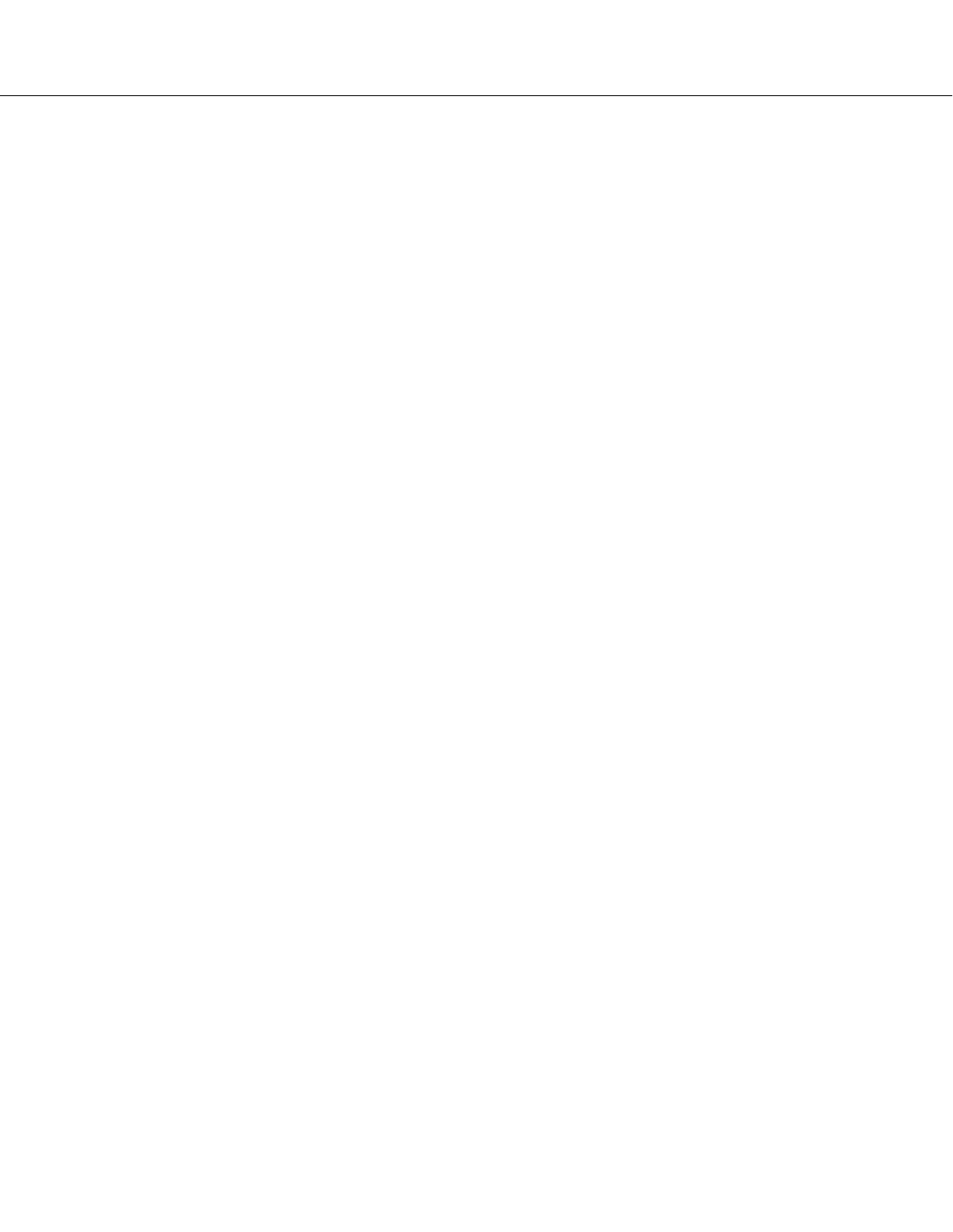| Account                  | P0#                         | Vendor                                                              | Description                                                                          | Payment          | Account Total             |
|--------------------------|-----------------------------|---------------------------------------------------------------------|--------------------------------------------------------------------------------------|------------------|---------------------------|
| <b>DEPARTMENT 742105</b> |                             |                                                                     |                                                                                      |                  |                           |
|                          |                             |                                                                     |                                                                                      |                  |                           |
|                          |                             | 214878 RICOH USA, INC.<br>214876 TELESEARCH INC                     |                                                                                      | 134.16<br>120.98 |                           |
|                          |                             | 215775 EZ WHEELS DRIVING SCHOOL                                     | Kevin J. Mc.                                                                         | 1,546.28         |                           |
|                          |                             | 215744 LASCOMP INSTITUTE OF IT                                      | Trinh N.                                                                             | 3,200.00         |                           |
| 02-213-41-742105-391     |                             | WIOA Adult (7/1/19-6/30/21)                                         | TOTAL FOR ACCOUNT                                                                    |                  | 11,747.70                 |
|                          | TOTAL for DEPARTMENT 742105 |                                                                     |                                                                                      |                  | ------------<br>11,747.70 |
| <b>DEPARTMENT 742110</b> |                             |                                                                     |                                                                                      |                  |                           |
|                          | 215077 AFROZA PATEL         |                                                                     | Reimbursement for MS Word 2016                                                       | 120.00           |                           |
|                          | 215077 AFROZA PATEL         |                                                                     | Reimbursement for MS Excel 2016                                                      | 120.00           |                           |
|                          |                             | 215092 BTII INSTITUTE, LLC                                          | Adam M.                                                                              | 1,032.00         |                           |
|                          |                             | 215082 BTII INSTITUTE, LLC                                          | Robert R.                                                                            | 1,280.00         |                           |
|                          |                             | 215094 COUNTY OF MORRIS                                             |                                                                                      | 30,534.67        |                           |
|                          |                             | 215085 EZ WHEELS DRIVING SCHOOL                                     | Christopher J.R.                                                                     | 2,170.56         |                           |
|                          |                             | 215087 LINCOLN TECHNICAL INSTITUTE                                  | Eric 0.                                                                              | 639.00           |                           |
|                          |                             | 214644 RICOH USA, INC.<br>214644 RICOH USA, INC.                    | (1) Ricoh MP2555SP Digital Copier w/Acce<br>(1) Ricoh MP5055SP, Digital Copier w/Acc | 134.62<br>368.93 |                           |
|                          |                             | 215086 RUTGERS, THE STATE UNIVERSITY OF NJ Patricia M.              |                                                                                      | 3,200.00         |                           |
|                          |                             | 215088 RUTGERS CENTER FOR CONTINUING                                | Jose L.                                                                              | 2,870.00         |                           |
|                          |                             | 215089 RUTGERS CENTER FOR CONTINUING                                | Kim DeF.                                                                             | 3,016.00         |                           |
|                          |                             | 215081 SUSSEX COUNTY COMMUNITY COLLEGE                              | Lenford A.                                                                           | 1,760.00         |                           |
|                          | 215093 HUY DINH             |                                                                     | Travel for 2/26/2020 & 2/28/2020.                                                    | 18.24            |                           |
|                          |                             | 214891 W.B. MASON COMPANY INC                                       | Various office supplies for ETS.                                                     | 331.48           |                           |
|                          |                             | 214878 RICOH USA, INC.                                              | (1) Ricoh MP2555SP Digital Copier w/Acce                                             | 134.62           |                           |
|                          |                             | 214878 RICOH USA, INC.<br>214876 TELESEARCH INC                     | (1) Ricoh MP5055SP, Digital Copier w/Acc<br>Leslie C., W/E 2/2/2020.                 | 368.93<br>253.48 |                           |
|                          |                             | 215816 COUNTY OF MORRIS                                             | 1ST HALF MARCH 2020 METERED MAIL                                                     | 154.10           |                           |
|                          |                             | 215757 AVTECH INSTITUTE                                             | Edward H.                                                                            | 1,057.00         |                           |
|                          |                             | 215758 AVTECH INSTITUTE                                             | Shauna W.                                                                            | 1,296.00         |                           |
|                          |                             | 215763 AVTECH INSTITUTE                                             | Samuel M.                                                                            | 860.00           |                           |
|                          |                             | 215742 BTII INSTITUTE, LLC                                          | Adam M.                                                                              | 512.00           |                           |
|                          |                             | 215743 BTII INSTITUTE, LLC                                          | Robert R.                                                                            | 144.00           |                           |
|                          |                             | 215776 EZ WHEELS DRIVING SCHOOL                                     | Christopher J.R.                                                                     | 571.20           |                           |
|                          |                             | 215764 JERSEY TRACTOR TRAILER                                       | Ernesto A.                                                                           | 3,200.00         |                           |
|                          |                             | 215770 WILLIAM PATERSON UNIVERSITY                                  | Melissa P.                                                                           | 927.60           |                           |
|                          |                             | 215713 RUTGERS CENTER FOR CONTINUING                                | Marybeth S.                                                                          | 675.00<br>699.00 |                           |
|                          |                             | 215682 RUTGERS CENTER FOR CONTINUING<br>215774 RAMAPO COLLEGE OF NJ | Visakhar W.<br>Alexa R.                                                              | 3,200.00         |                           |
|                          |                             | 215737 WILLIAM PATERSON UNIVERSITY                                  | Patricia Mc.                                                                         | 2,193.60         |                           |
| 02-213-41-742110-391     |                             | WIOA Dislocated Worker (7/1/19-6/30/21)                             | TOTAL FOR ACCOUNT                                                                    |                  | 63,842.03                 |
|                          | TOTAL for DEPARTMENT 742110 |                                                                     |                                                                                      |                  | ============<br>63,842.03 |
| <b>DEPARTMENT 742120</b> |                             |                                                                     |                                                                                      |                  |                           |
|                          |                             |                                                                     |                                                                                      |                  |                           |
|                          |                             | 215094 COUNTY OF MORRIS                                             |                                                                                      | 10,064.38        |                           |
|                          |                             | 214644 RICOH USA, INC.                                              |                                                                                      | 64.26            |                           |
|                          |                             | 214644 RICOH USA, INC.                                              |                                                                                      | 176.08           |                           |
|                          | 215093 HUY DINH             |                                                                     |                                                                                      | 8.70<br>158.20   |                           |
|                          |                             | 214891 W.B. MASON COMPANY INC<br>214878 RICOH USA, INC.             |                                                                                      | 64.26            |                           |
|                          |                             | 214878 RICOH USA, INC.                                              |                                                                                      | 176.08           |                           |
|                          |                             | 214876 TELESEARCH INC                                               |                                                                                      | 92.18            |                           |
| 02-213-41-742120-391     |                             | WIOA Youth (7/1/19-6/30/21)                                         | TOTAL FOR ACCOUNT                                                                    |                  | 10,804.14                 |
|                          |                             |                                                                     |                                                                                      |                  |                           |

TOTAL for DEPARTMENT 742120 [10,804.14](https://10,804.14)

============

Reach Program F1PZN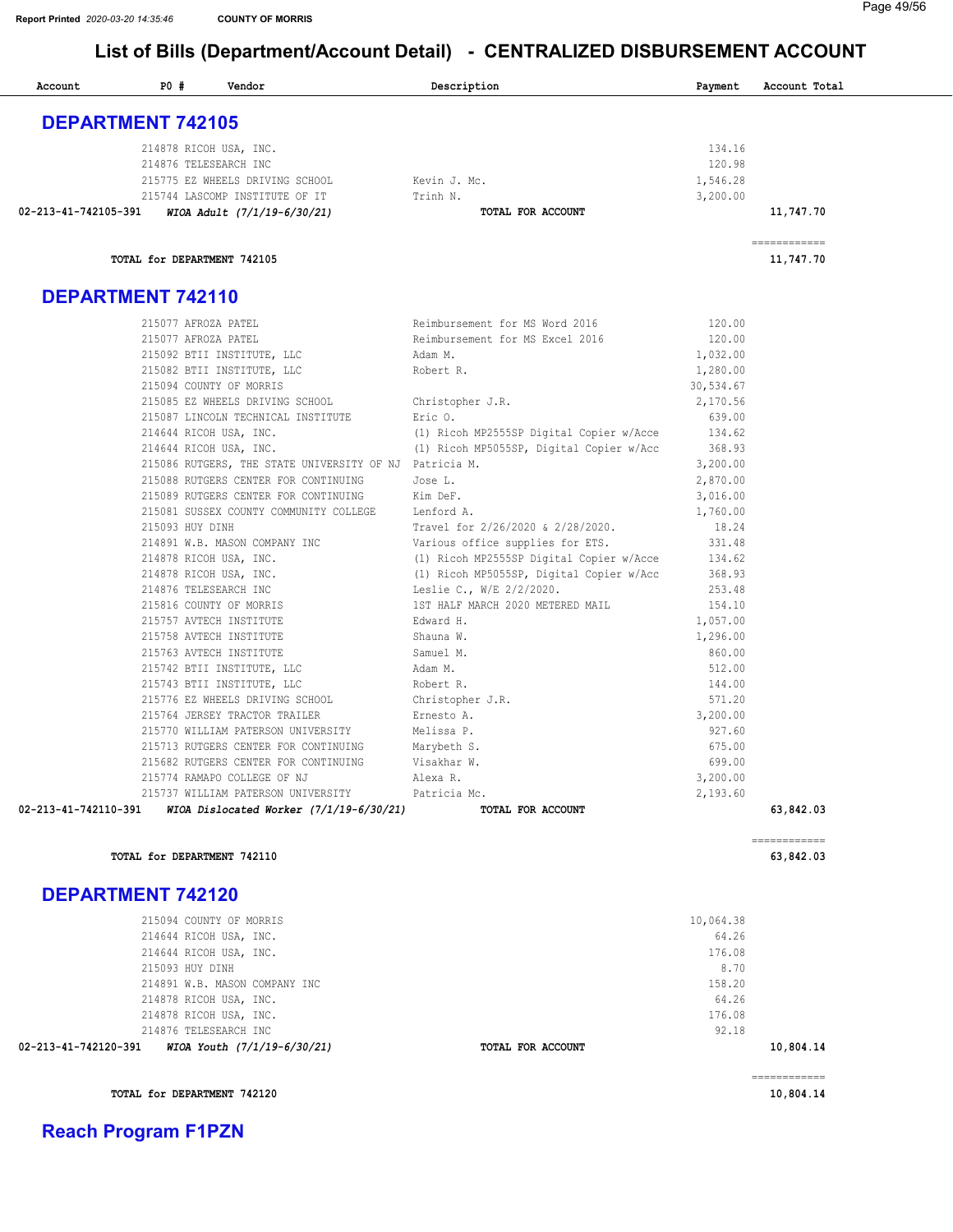| Account                      | P0#                                                                                              | Vendor                                                                                                                                                     | Description                                                                                                                                                                                                                                                                       | Payment                                                                         | Account Total             |
|------------------------------|--------------------------------------------------------------------------------------------------|------------------------------------------------------------------------------------------------------------------------------------------------------------|-----------------------------------------------------------------------------------------------------------------------------------------------------------------------------------------------------------------------------------------------------------------------------------|---------------------------------------------------------------------------------|---------------------------|
| <b>Reach Program F1PZN</b>   |                                                                                                  |                                                                                                                                                            |                                                                                                                                                                                                                                                                                   |                                                                                 |                           |
| 02-213-41-751905-391         |                                                                                                  | REACH Program (1/1/19-12/31/19)                                                                                                                            | TOTAL FOR ACCOUNT                                                                                                                                                                                                                                                                 |                                                                                 | 23,724.93                 |
| 02-213-41-751905-392         |                                                                                                  | 215094 COUNTY OF MORRIS<br>REACH Program (1/1/19-12/31/19)                                                                                                 | TOTAL FOR ACCOUNT                                                                                                                                                                                                                                                                 | 20,208.86                                                                       | 20,208.86                 |
|                              |                                                                                                  | TOTAL for Reach Program F1PZN                                                                                                                              |                                                                                                                                                                                                                                                                                   |                                                                                 | ============<br>43,933.79 |
| <b>DEPARTMENT 752920</b>     |                                                                                                  |                                                                                                                                                            |                                                                                                                                                                                                                                                                                   |                                                                                 |                           |
| 02-213-41-752920-392         | 215560 MORRIS ARTS                                                                               | 215562 POLICE ATHLETIC LEAGUE OF<br>215559 CENTER FOR EVALUATION<br>SCP-Program Services (1/1/19-12/31/19)                                                 | JJ-1913 5 weeks of camp for 14 youth<br>JJ-1902 Q 4 2019 9 workshops at \$400 eac<br>JJ-1912 Q4 2019 236.50 contract hrs<br>TOTAL FOR ACCOUNT                                                                                                                                     | 5,000.00<br>3,600.00<br>7,841.00                                                | 16,441.00                 |
|                              |                                                                                                  | TOTAL for DEPARTMENT 752920                                                                                                                                |                                                                                                                                                                                                                                                                                   |                                                                                 | ============<br>16,441.00 |
| <b>DEPARTMENT 752925</b>     |                                                                                                  |                                                                                                                                                            |                                                                                                                                                                                                                                                                                   |                                                                                 |                           |
| 02-213-41-752925-392         |                                                                                                  | 214439 JESSICA MONDINO<br>SCP-Program Management (1/1/19-12/31/19)                                                                                         | Reimbursement for 2019 travel, training<br>TOTAL FOR ACCOUNT                                                                                                                                                                                                                      | 819.40                                                                          | 819.40                    |
|                              |                                                                                                  | TOTAL for DEPARTMENT 752925                                                                                                                                |                                                                                                                                                                                                                                                                                   |                                                                                 | ============<br>819.40    |
| <b>DEPARTMENT 752935</b>     |                                                                                                  |                                                                                                                                                            |                                                                                                                                                                                                                                                                                   |                                                                                 |                           |
| 02-213-41-752935-392         |                                                                                                  | 201357 FAMILY INTERVENTION<br>201357 FAMILY INTERVENTION<br>201357 FAMILY INTERVENTION<br>201357 FAMILY INTERVENTION<br>SCP-Family Court (1/1/19-12/31/19) | February 2019 services 92.86 contract ho<br>March 2019 Services 56.27 contract hours<br>April 201975.91 contract hours 14.35 sta<br>May 2019 Services 90.74 contract hours 1<br>TOTAL FOR ACCOUNT                                                                                 | 12,468.00<br>8,218.00<br>10,905.00<br>12,318.00                                 | 43,909.00                 |
|                              |                                                                                                  | TOTAL for DEPARTMENT 752935                                                                                                                                |                                                                                                                                                                                                                                                                                   |                                                                                 | ------------<br>43,909.00 |
| <b>Chapter 51 97-593 ADA</b> |                                                                                                  |                                                                                                                                                            |                                                                                                                                                                                                                                                                                   |                                                                                 |                           |
|                              | 215043 CURA INC.<br>215044 CURA INC.<br>215045 CURA INC.<br>215046 CURA INC.<br>215048 CURA INC. | 215038 FREEDOM HOUSE INC.<br>215038 FREEDOM HOUSE INC.                                                                                                     | Residential Treatment/73 bed days/CH51-1<br>Residential Treatment/44 bed days/CH 191<br>Residential Treatment/5 bed days/CH51-19<br>Residential Treatment/71 bed days/CH51-1<br>Residential Treatment/144 bed days/CH51-<br>Men's Halfway House Services/CH51-1910/A<br>Utilities | 7,446.00<br>4,710.22<br>510.00<br>7,838.76<br>9,857.91<br>10,742.00<br>2,127.00 |                           |
| 02-213-41-757905-392         |                                                                                                  | Chapter 51 (1/1/19-12/31/19)                                                                                                                               | TOTAL FOR ACCOUNT                                                                                                                                                                                                                                                                 |                                                                                 | 43,231.89                 |
|                              |                                                                                                  | TOTAL for Chapter 51 97-593 ADA                                                                                                                            |                                                                                                                                                                                                                                                                                   |                                                                                 | ===========<br>43,231.89  |
| <b>DEPARTMENT 758910</b>     |                                                                                                  |                                                                                                                                                            |                                                                                                                                                                                                                                                                                   |                                                                                 |                           |
| 02-213-41-758910-392         |                                                                                                  | 214129 TOWN OF BOONTON<br>Municipal Alliance (7/1/18-6/30/19)                                                                                              | Town of Boonton, Municipal Alliance expe<br>TOTAL FOR ACCOUNT                                                                                                                                                                                                                     | 1,322.63                                                                        | 1,322.63                  |
| 02-213-41-758910-394         |                                                                                                  | 213436 MORRIS COUNTY PREVENTION<br>214147 HANOVER TWP MUNICIPAL ALLIANCE<br>Municipal Alliance (1/1/19-12/31/19)                                           | 2019 Legislative Breakfast venue 12/11/1<br>Hanover Twp expenditure Supplemental CY1<br>TOTAL FOR ACCOUNT                                                                                                                                                                         | 1,560.00<br>2,000.00                                                            | 3,560.00                  |
|                              |                                                                                                  | TOTAL for DEPARTMENT 758910                                                                                                                                |                                                                                                                                                                                                                                                                                   |                                                                                 | ------------<br>4,882.63  |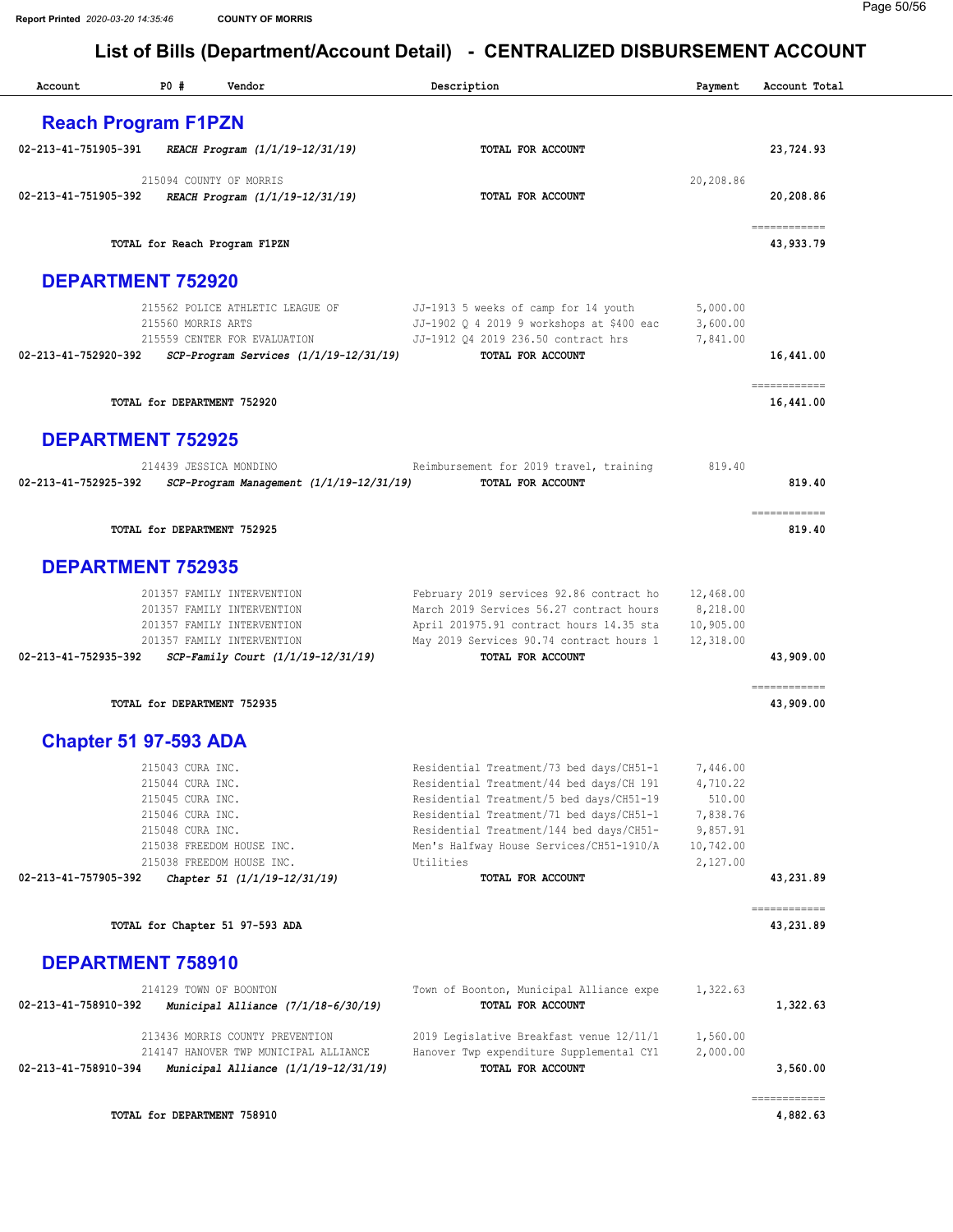#### Page 51/56

| Account                  | <b>PO #</b> | Vendor                                    | Description                                 | Payment    | Account Total                                                                                                                                                                                                                                                                                                                                                                                                                                                                                        |
|--------------------------|-------------|-------------------------------------------|---------------------------------------------|------------|------------------------------------------------------------------------------------------------------------------------------------------------------------------------------------------------------------------------------------------------------------------------------------------------------------------------------------------------------------------------------------------------------------------------------------------------------------------------------------------------------|
|                          |             |                                           |                                             |            |                                                                                                                                                                                                                                                                                                                                                                                                                                                                                                      |
|                          |             | 215028 VILLAGE SUPER MARKET, INC.         | MAPS CAC meetin 2/13/20 asstd breakfast     | 14.66      |                                                                                                                                                                                                                                                                                                                                                                                                                                                                                                      |
|                          |             | 215028 VILLAGE SUPER MARKET, INC.         | $milk, 1/2&1/2$ , water                     | 6.08       |                                                                                                                                                                                                                                                                                                                                                                                                                                                                                                      |
|                          |             | 215028 VILLAGE SUPER MARKET, INC.         | napkins                                     | 1.49       |                                                                                                                                                                                                                                                                                                                                                                                                                                                                                                      |
|                          |             | 214948 W.B. MASON COMPANY INC             | PSPDVT8110 VOICE RECORDER                   | 53.63      |                                                                                                                                                                                                                                                                                                                                                                                                                                                                                                      |
|                          |             | 215029 W.B. MASON COMPANY INC             | rac77925ea disinf. wipes                    | 113.76     |                                                                                                                                                                                                                                                                                                                                                                                                                                                                                                      |
|                          |             | 215029 W.B. MASON COMPANY INC             | pap89465 profile pens bk                    | 5.20       |                                                                                                                                                                                                                                                                                                                                                                                                                                                                                                      |
|                          |             | 215029 W.B. MASON COMPANY INC             | pil35352 red pens                           | 10.88      |                                                                                                                                                                                                                                                                                                                                                                                                                                                                                                      |
|                          |             | 215029 W.B. MASON COMPANY INC             | mle619315 mops butterfly                    | 125.64     |                                                                                                                                                                                                                                                                                                                                                                                                                                                                                                      |
|                          |             | 215029 W.B. MASON COMPANY INC             | vek90082 Velcro tape<br>2/2020 FUEL CHARGES | 32.34      |                                                                                                                                                                                                                                                                                                                                                                                                                                                                                                      |
|                          |             | 215814 NATIONAL FUEL OIL INC.             |                                             | 4,749.12   |                                                                                                                                                                                                                                                                                                                                                                                                                                                                                                      |
| 02-213-41-786010-394     |             | MAPS (1/1/2020-12/31/2020)                | <b>TOTAL FOR ACCOUNT</b>                    |            | 5,112.80                                                                                                                                                                                                                                                                                                                                                                                                                                                                                             |
|                          |             | TOTAL for DEPARTMENT 786010               |                                             |            | ============<br>5,112.80                                                                                                                                                                                                                                                                                                                                                                                                                                                                             |
| <b>DEPARTMENT 786925</b> |             |                                           |                                             |            |                                                                                                                                                                                                                                                                                                                                                                                                                                                                                                      |
|                          |             | 215023 SENIOR SERVICES CENTER OF          | 04 SCDRTAP Oct-Dec 2019                     | 1,350.00   |                                                                                                                                                                                                                                                                                                                                                                                                                                                                                                      |
| 02-213-41-786925-394     |             | MAPS (1/1/19-12/31/19)                    | TOTAL FOR ACCOUNT                           |            | 1,350.00                                                                                                                                                                                                                                                                                                                                                                                                                                                                                             |
|                          |             | TOTAL for DEPARTMENT 786925               |                                             |            | ecceccecece<br>1,350.00                                                                                                                                                                                                                                                                                                                                                                                                                                                                              |
|                          |             |                                           |                                             |            |                                                                                                                                                                                                                                                                                                                                                                                                                                                                                                      |
| <b>DEPARTMENT 790215</b> |             |                                           |                                             |            |                                                                                                                                                                                                                                                                                                                                                                                                                                                                                                      |
|                          |             | 215524 CLEARY GIACOBBE ALFIERI &          | Bike Path February 2020                     | 542.50     |                                                                                                                                                                                                                                                                                                                                                                                                                                                                                                      |
| 02-213-41-790215-391     |             | NYS&W Bicycle/Ped Path (6/29/18-6/29/22)  | TOTAL FOR ACCOUNT                           |            | 542.50                                                                                                                                                                                                                                                                                                                                                                                                                                                                                               |
|                          |             | TOTAL for DEPARTMENT 790215               |                                             |            | ------------<br>542.50                                                                                                                                                                                                                                                                                                                                                                                                                                                                               |
| <b>DEPARTMENT 864802</b> |             |                                           |                                             |            |                                                                                                                                                                                                                                                                                                                                                                                                                                                                                                      |
|                          |             | 215599 SPARWICK CONTRACTING, INC.         | Superstructure Replacement of Bridge No.    | 288,812.05 |                                                                                                                                                                                                                                                                                                                                                                                                                                                                                                      |
| 02-213-41-864802-392     |             | E Blackwell St CR513 (6/23/16-6/23/18)    | TOTAL FOR ACCOUNT                           |            | 288,812.05                                                                                                                                                                                                                                                                                                                                                                                                                                                                                           |
|                          |             | TOTAL for DEPARTMENT 864802               |                                             |            | $\begin{array}{cccccccccc} \multicolumn{2}{c}{} & \multicolumn{2}{c}{} & \multicolumn{2}{c}{} & \multicolumn{2}{c}{} & \multicolumn{2}{c}{} & \multicolumn{2}{c}{} & \multicolumn{2}{c}{} & \multicolumn{2}{c}{} & \multicolumn{2}{c}{} & \multicolumn{2}{c}{} & \multicolumn{2}{c}{} & \multicolumn{2}{c}{} & \multicolumn{2}{c}{} & \multicolumn{2}{c}{} & \multicolumn{2}{c}{} & \multicolumn{2}{c}{} & \multicolumn{2}{c}{} & \multicolumn{2}{c}{} & \multicolumn{2}{c}{} & \mult$<br>288,812.05 |
| <b>DEPARTMENT 864950</b> |             |                                           |                                             |            |                                                                                                                                                                                                                                                                                                                                                                                                                                                                                                      |
|                          |             | 215576 T.Y. LIN INTERNATIONAL             | Final Design of Landing Road Bridge No.     | 44,950.91  |                                                                                                                                                                                                                                                                                                                                                                                                                                                                                                      |
| 02-213-41-864950-392     |             | Landing Rd Bridge Repl (6/20/17-12/31/20) | TOTAL FOR ACCOUNT                           |            | 44,950.91                                                                                                                                                                                                                                                                                                                                                                                                                                                                                            |
|                          |             | TOTAL for DEPARTMENT 864950               |                                             |            | ------------<br>44,950.91                                                                                                                                                                                                                                                                                                                                                                                                                                                                            |
| <b>DEPARTMENT 864995</b> |             |                                           |                                             |            |                                                                                                                                                                                                                                                                                                                                                                                                                                                                                                      |
|                          |             | 215625 J.A. ALEXANDER INC.                | Labor, Materials and Services for the Mi    | 14,994.27  |                                                                                                                                                                                                                                                                                                                                                                                                                                                                                                      |
|                          |             | 215825 J.A. ALEXANDER INC.                | Milling and Resurfacing of Mount Arlingt    | 50,145.53  |                                                                                                                                                                                                                                                                                                                                                                                                                                                                                                      |
| 02-213-41-864995-391     |             | 2019 ATP - County Aid (3/28/19-3/28/22)   | TOTAL FOR ACCOUNT                           |            | 65,139.80                                                                                                                                                                                                                                                                                                                                                                                                                                                                                            |
|                          |             | TOTAL for DEPARTMENT 864995               |                                             |            | ============<br>65,139.80                                                                                                                                                                                                                                                                                                                                                                                                                                                                            |
|                          |             |                                           |                                             |            |                                                                                                                                                                                                                                                                                                                                                                                                                                                                                                      |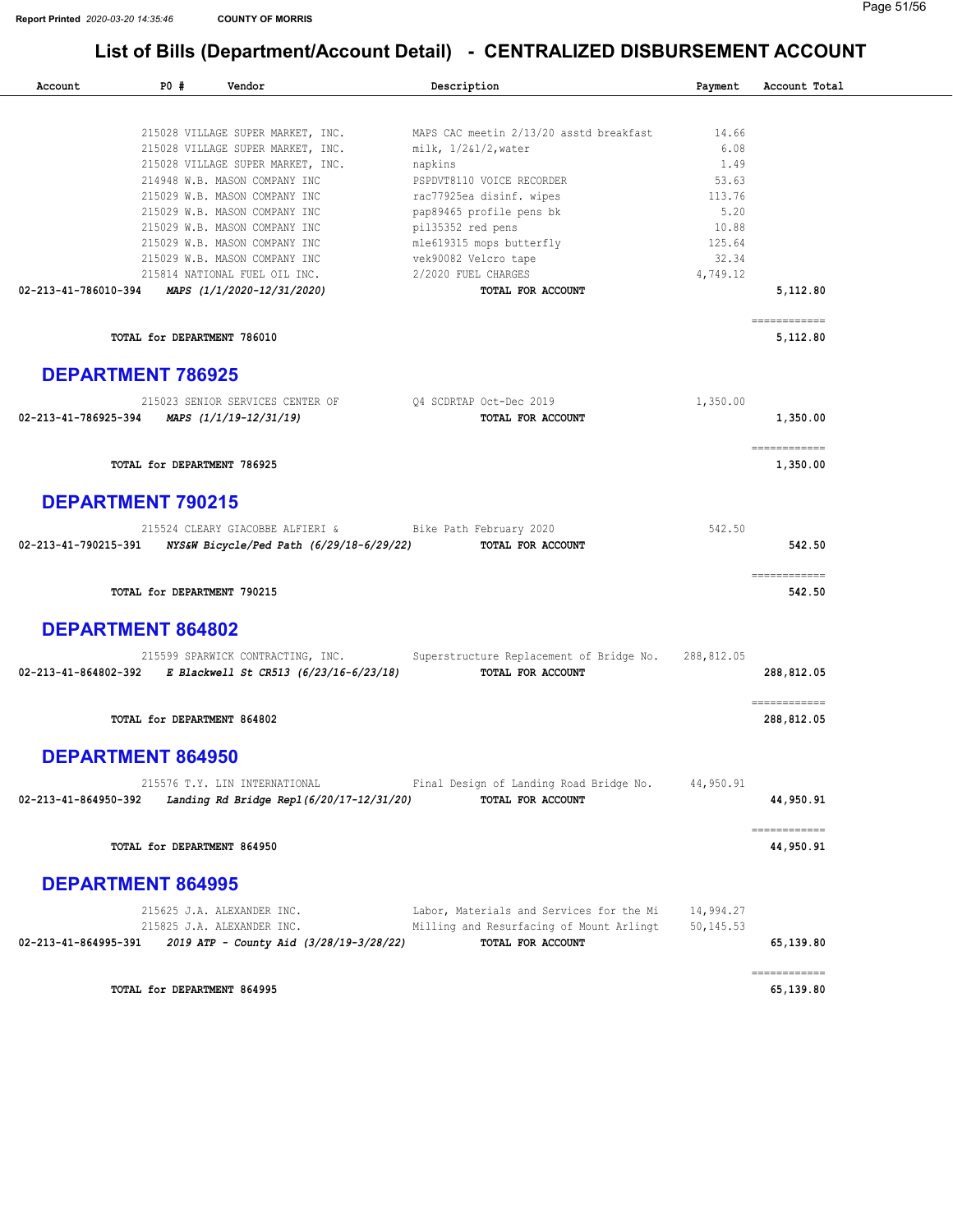| Account              | P0#<br>Vendor                                                        | Description                                                                        | Payment          | Account Total              |
|----------------------|----------------------------------------------------------------------|------------------------------------------------------------------------------------|------------------|----------------------------|
|                      |                                                                      | <b>County Capital</b>                                                              |                  |                            |
|                      | <b>Bridge Design &amp; Constr Proj</b>                               |                                                                                    |                  |                            |
|                      | 214080 R.S. KNAPP CO. INC.                                           | Plans & Specs for Br 948 Russia Road in                                            | 195.07           |                            |
|                      | 214080 R.S. KNAPP CO. INC.<br>214080 R.S. KNAPP CO. INC.             | Plans & Specs for Br 365 Intervale Road<br>Plans & Specs for NYS&W Path Bike Trail | 124.87<br>414.67 |                            |
| 04-216-55-953027-909 | Miscellaneous - Other                                                | <b>TOTAL FOR ACCOUNT</b>                                                           |                  | 734.61                     |
|                      | TOTAL for Bridge Design & Constr Proj                                |                                                                                    |                  | ------------<br>734.61     |
|                      | <b>Abatmnt/demol-Fac on Greystone</b>                                |                                                                                    |                  |                            |
|                      | 215095 MFS CONSULTING ENGINEERS &                                    | Construction Management Services Rendere                                           | 2,741.35         |                            |
| 04-216-55-953087-909 | Miscellaneous - Other                                                | TOTAL FOR ACCOUNT                                                                  |                  | 2,741.35<br>============   |
|                      | TOTAL for Abatmnt/demol-Fac on Greystone                             |                                                                                    |                  | 2,741.35                   |
|                      | <b>Rpl Wood StructureVar Cty Fac</b>                                 |                                                                                    |                  |                            |
| 04-216-55-953138-951 | 215014 WHITE IRON LLC<br>Building & Improvements                     | B&G HILL - NEW RAILINGS INSTALLED<br>TOTAL FOR ACCOUNT                             | 880.00           | 880.00                     |
|                      |                                                                      |                                                                                    |                  | ============               |
|                      | TOTAL for Rpl Wood StructureVar Cty Fac                              |                                                                                    |                  | 880.00                     |
|                      | <b>Analysis/Rehab Dam Conditions</b>                                 |                                                                                    |                  |                            |
|                      | 214584 SIGNS AND SAFETY DEVICES                                      | PReq#91231 - Signs and Installation                                                | 225.50           |                            |
| 04-216-55-953158-909 | Miscellaneous - Other                                                | TOTAL FOR ACCOUNT                                                                  |                  | 225.50<br>============     |
|                      | TOTAL for Analysis/Rehab Dam Conditions                              |                                                                                    |                  | 225.50                     |
|                      | <b>Road Design/Construction</b>                                      |                                                                                    |                  |                            |
|                      | 215794 TOMCO CONSTRUCTION                                            | Labor, Materials and Services for North                                            | 100,016.41       |                            |
| 04-216-55-953165-951 | Building & Improvements                                              | TOTAL FOR ACCOUNT                                                                  |                  | 100,016.41                 |
|                      | TOTAL for Road Design/Construction                                   |                                                                                    |                  | ============<br>100,016.41 |
|                      | <b>Bridge DesignConst varCty Loc</b>                                 |                                                                                    |                  |                            |
|                      | 214076 ROAD SAFETY SYSTEMS LLC                                       | Tempewick Road Guide Rail Repairs - Stru                                           | 6,237.50         |                            |
| 04-216-55-953184-951 | Building & Improvements                                              | TOTAL FOR ACCOUNT                                                                  |                  | 6,237.50                   |
|                      | TOTAL for Bridge DesignConst varCty Loc                              |                                                                                    |                  | ------------<br>6,237.50   |
|                      | <b>DEPARTMENT 953225</b>                                             |                                                                                    |                  |                            |
| 04-216-55-953225-909 | 208624 VAN CLEEF ENGINEERING ASSOC                                   | Engineering design services for Repairs/<br>TOTAL FOR ACCOUNT                      | 1,694.40         | 1,694.40                   |
|                      | Bridge Design, Renov, Construc - Var Loc                             |                                                                                    |                  | ============               |
|                      | TOTAL for DEPARTMENT 953225                                          |                                                                                    |                  | 1,694.40                   |
|                      | <b>DEPARTMENT 953354</b>                                             |                                                                                    |                  |                            |
|                      | 213122 DELL MARKETING L.P.                                           | PRECISION 17IN LAPTOP AS PER QUOTE #1004                                           | 2,802.30         |                            |
| 04-216-55-953354-955 | 213122 DELL MARKETING L.P.<br>VOIP System-Electric & Emergency Power | LATITUDE 5424 RUGGED LAPTOP AS PER QUOTE<br>TOTAL FOR ACCOUNT                      | 3,448.62         | 6,250.92                   |
|                      |                                                                      |                                                                                    |                  | ============               |
|                      | TOTAL for DEPARTMENT 953354                                          |                                                                                    |                  | 6,250.92                   |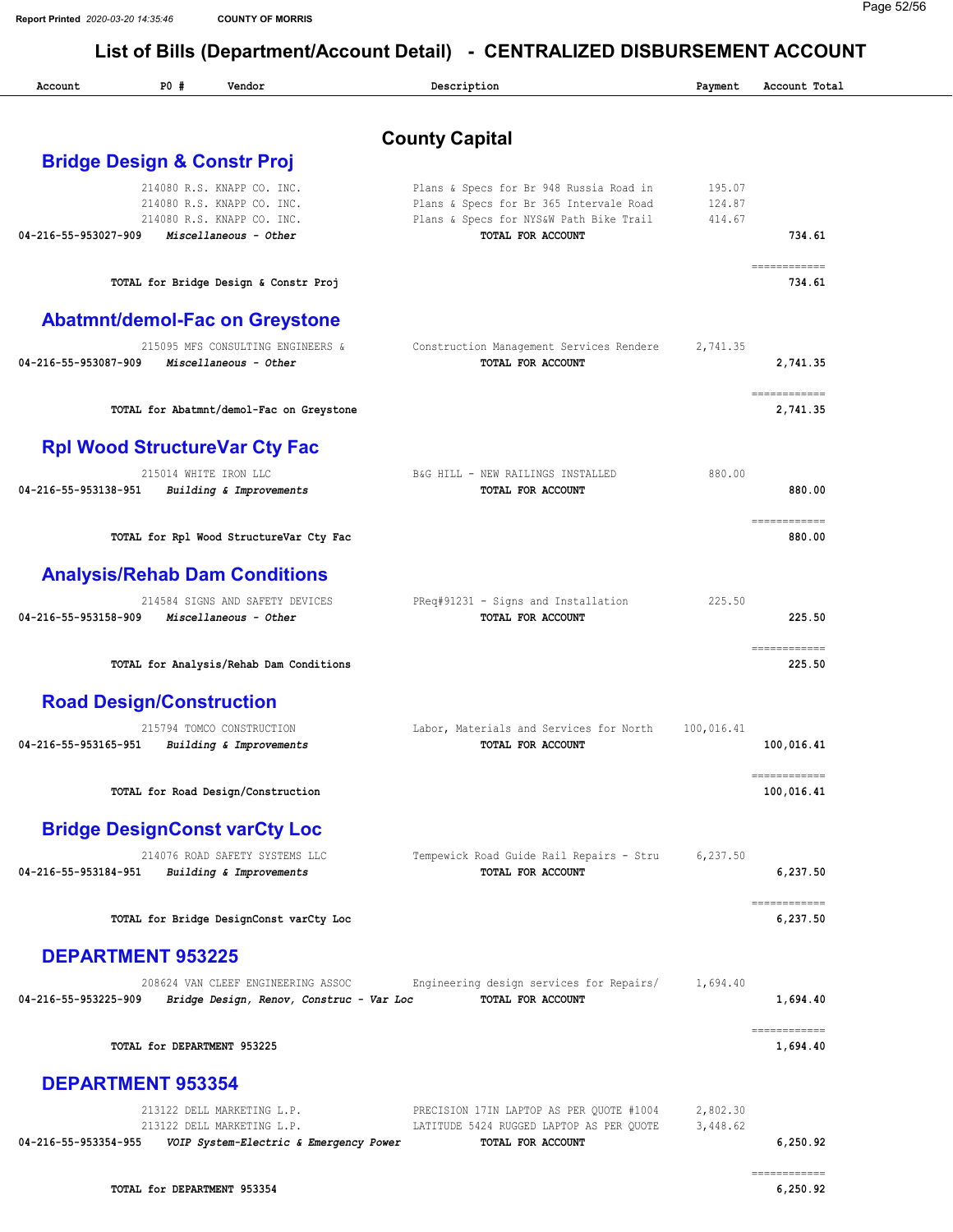| Account                  | P0#                         | Vendor                                                                   | Description                                                                          | Payment              | Account Total             |
|--------------------------|-----------------------------|--------------------------------------------------------------------------|--------------------------------------------------------------------------------------|----------------------|---------------------------|
| <b>DEPARTMENT 953358</b> |                             |                                                                          |                                                                                      |                      |                           |
| 04-216-55-953358-909     |                             | 169124 CHERRY WEBER & ASSOC. PC<br>Replace & Upgrade Various Culverts    | Quote for Additional design work for the<br>TOTAL FOR ACCOUNT                        | 2,758.30             | 2,758.30                  |
|                          | TOTAL for DEPARTMENT 953358 |                                                                          |                                                                                      |                      | ============<br>2,758.30  |
| <b>DEPARTMENT 953382</b> |                             |                                                                          |                                                                                      |                      |                           |
|                          |                             | 215195 GREENMAN PEDERSEN INC                                             | Morris County Horizontal Curve Signage S                                             | 13,461.09            |                           |
| 04-216-55-953382-909     |                             | 215577 GREENMAN PEDERSEN INC<br>Road Resurfacing, MV arking lot, Railrd  | Evaluate and Determine Curve/Advisory Sp<br><b>TOTAL FOR ACCOUNT</b>                 | 7,970.94             | 21,432.03                 |
|                          | TOTAL for DEPARTMENT 953382 |                                                                          |                                                                                      |                      | ============<br>21,432.03 |
| <b>DEPARTMENT 953383</b> |                             |                                                                          |                                                                                      |                      |                           |
| 04-216-55-953383-940     |                             | 214984 NICK'S FLOOR COVERING, INC.<br>B&G Interior Building Improvements | EXTENSION SERVICES - CARPET AS PER QUOTE<br>TOTAL FOR ACCOUNT                        | 1,350.00             | 1,350.00                  |
|                          | TOTAL for DEPARTMENT 953383 |                                                                          |                                                                                      |                      | ============<br>1,350.00  |
| <b>DEPARTMENT 953387</b> |                             |                                                                          |                                                                                      |                      |                           |
|                          |                             | 215282 CHERRY WEBER & ASSOC. PC                                          | Engineering Design Services for the Comp                                             | 5,480.00             |                           |
|                          |                             | 202104 CHERRY WEBER & ASSOC. PC                                          | Bridge No. 1400-341 on Meriden Road over                                             | 1,527.50             |                           |
|                          |                             | 215294 CHERRY WEBER & ASSOC. PC<br>215591 CHERRY WEBER & ASSOC. PC       | Engineering Design Services for County B<br>Engineering Design Services for Bridge N | 1,519.20<br>410.20   |                           |
|                          |                             | 215597 KELLER & KIRKPATRICK                                              | Morris County Bridge No. 1400-918 Valley                                             | 679.50               |                           |
|                          |                             | 215283 VAN CLEEF ENGINEERING ASSOC                                       | Bridge No. 1400-341 on Meriden Road over                                             | 3,957.30             |                           |
| 04-216-55-953387-909     |                             | Various Bridge Replacement                                               | TOTAL FOR ACCOUNT                                                                    |                      | 13,573.70                 |
|                          |                             | 213287 ROAD SAFETY SYSTEMS LLC                                           | SA-1 Beam Guide Rail Element 12-6 (Repla                                             | 3,150.00             |                           |
|                          |                             | 213287 ROAD SAFETY SYSTEMS LLC                                           | SA-2 Beam Guide Rail Post, 6 FT, Weather                                             | 1,200.00             |                           |
|                          |                             | 213287 ROAD SAFETY SYSTEMS LLC                                           | SA-3 Topsoil/Fill for Old BCT Holes                                                  | 695.00               |                           |
|                          |                             | 213287 ROAD SAFETY SYSTEMS LLC<br>213287 ROAD SAFETY SYSTEMS LLC         | 1B-Beam Guide Rail, weathering Steel<br>4B- Tangent Guide Rail Terminal-TL-2, 25     | 3,900.00<br>9,000.00 |                           |
|                          |                             | 213287 ROAD SAFETY SYSTEMS LLC                                           | 16 Removal of Beam Guide Rail                                                        | 1,400.00             |                           |
|                          |                             | 212964 ROAD SAFETY SYSTEMS LLC                                           |                                                                                      | 3,284.58             |                           |
| 04-216-55-953387-940     |                             | Various Bridge Replacement                                               | <b>TOTAL FOR ACCOUNT</b>                                                             |                      | 22,629.58                 |
|                          | TOTAL for DEPARTMENT 953387 |                                                                          |                                                                                      |                      | ============<br>36,203.28 |
| <b>DEPARTMENT 953416</b> |                             |                                                                          |                                                                                      |                      |                           |
|                          |                             | 214441 NJSB CONSTRUCTION LLC                                             | INTERFAITH FOOD PANTRY - REPAIR OVERHANG                                             | 1,750.00             |                           |
| 04-216-55-953416-951     |                             | 214330 ALLMARK DOOR COMPANY, LLC<br>B&G - Exterior Building Projects     | LPS - OVERHEAD DOOR SERVICE<br>TOTAL FOR ACCOUNT                                     | 733.85               | 2,483.85                  |
|                          | TOTAL for DEPARTMENT 953416 |                                                                          |                                                                                      |                      | ============<br>2,483.85  |
| <b>DEPARTMENT 953418</b> |                             |                                                                          |                                                                                      |                      |                           |
|                          |                             | 215194 BOWMAN CONSULTING GROUP LTD                                       | Realignment of Schooleys Mtn Road. Svcs                                              | 72,200.00            |                           |
| 04-216-55-953418-909     |                             | PublicWork-Bridge/DrainDesign&Recon/Repl                                 | TOTAL FOR ACCOUNT                                                                    |                      | 72,200.00                 |
|                          |                             | 210997 ROAD SAFETY SYSTEMS LLC                                           | Repair Tangent Guide Rail Repairs. NE Ap                                             | 5,649.00             |                           |
|                          |                             | 210997 ROAD SAFETY SYSTEMS LLC                                           | Removal of Beam Guide Rail                                                           | 350.00               |                           |
|                          |                             | 212964 ROAD SAFETY SYSTEMS LLC                                           | Structure 1400-289 Brook Valley Road -Gu                                             | 1,440.42             |                           |
| 04-216-55-953418-951     |                             | PublicWork-Bridge/DrainDesign&Recon/Repl                                 | TOTAL FOR ACCOUNT                                                                    |                      | 7,439.42                  |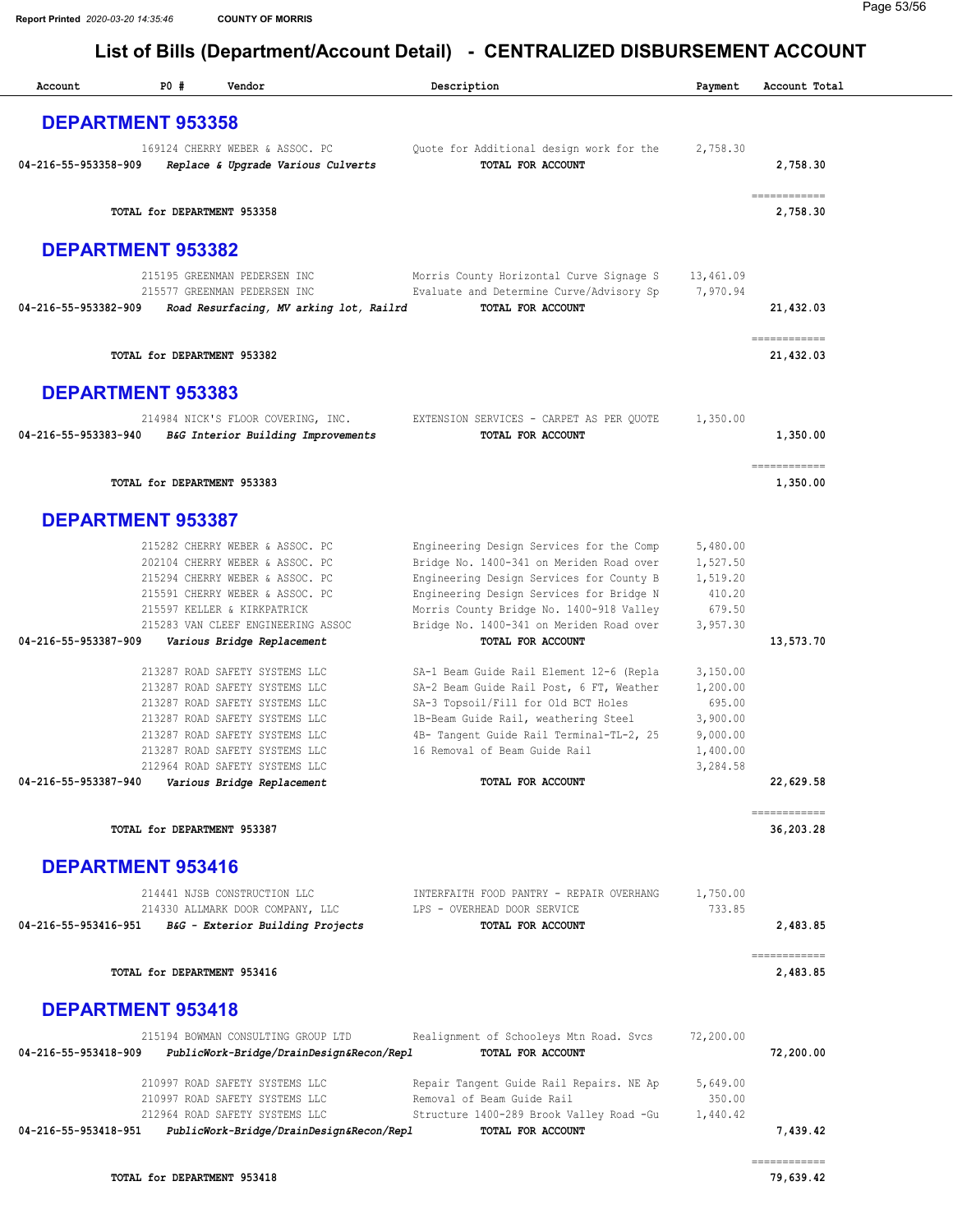Report Printed 2020-03-20 14:35:46 COUNTY OF MORRIS

| P0#<br>Account           | Vendor                                                                                                                                                                                                                                                                  | Description                                                                                                                                                                                                                                                                                                                           | Payment                                                                            | Account Total              |
|--------------------------|-------------------------------------------------------------------------------------------------------------------------------------------------------------------------------------------------------------------------------------------------------------------------|---------------------------------------------------------------------------------------------------------------------------------------------------------------------------------------------------------------------------------------------------------------------------------------------------------------------------------------|------------------------------------------------------------------------------------|----------------------------|
| 04-216-55-953454-940     | 207680 ALLAN BRITEWAY ELECTRICAL UTILITY<br>215592 J.C. CONTRACTING, INC.<br>215625 J.A. ALEXANDER INC.<br>215825 J.A. ALEXANDER INC.<br>RoadResurf/IntersectConstr&RR-PublicWrks                                                                                       | Signal Modifications at W Hanover Avenue<br>Labor, Materials and Services for Bid 19<br>Milling and Resurfacing of Mount Arlingt<br>TOTAL FOR ACCOUNT                                                                                                                                                                                 | 8,559.00<br>122,806.21<br>11,742.46<br>21,968.61                                   | 165,076.28                 |
|                          | TOTAL for DEPARTMENT 953454                                                                                                                                                                                                                                             |                                                                                                                                                                                                                                                                                                                                       |                                                                                    | ------------<br>165,076.28 |
| <b>DEPARTMENT 953455</b> |                                                                                                                                                                                                                                                                         |                                                                                                                                                                                                                                                                                                                                       |                                                                                    |                            |
| 04-216-55-953455-909     | 209298 VAN CLEEF ENGINEERING ASSOC<br>207043 JOHNSON MIRMIRAN &<br>215578 JOHNSON MIRMIRAN &<br>215558 VAN CLEEF ENGINEERING ASSOC<br>Bridge Design & Replacement-Public Works                                                                                          | Engineering design services to Retrofit<br>Morris County Bridge 1401-273 Intensive<br>Design for the Emergency Replacement of<br>Bridge NO. 1400-889 Chestnut Terrace ove<br>TOTAL FOR ACCOUNT                                                                                                                                        | 2,547.40<br>596.56<br>67,956.65<br>17,250.31                                       | 88,350.92                  |
|                          | 215599 SPARWICK CONTRACTING, INC.<br>215582 REIVAX CONTRACTING CORP                                                                                                                                                                                                     | Work Performed thru 2/29/2020.<br>Replacement of Bridge No. 1400-889 on Ch                                                                                                                                                                                                                                                            | 346.60<br>97,543.52                                                                |                            |
| 04-216-55-953455-940     | Bridge Design & Replacement-Public Works                                                                                                                                                                                                                                | TOTAL FOR ACCOUNT                                                                                                                                                                                                                                                                                                                     |                                                                                    | 97,890.12                  |
|                          | TOTAL for DEPARTMENT 953455                                                                                                                                                                                                                                             |                                                                                                                                                                                                                                                                                                                                       |                                                                                    | ============<br>186,241.04 |
| <b>DEPARTMENT 953464</b> |                                                                                                                                                                                                                                                                         |                                                                                                                                                                                                                                                                                                                                       |                                                                                    |                            |
| 04-216-55-953464-951     | 211862 EXEMPLIS CORPORATION<br>Interior Bldg Upgrades - Bldgs & Grounds                                                                                                                                                                                                 | PLANNING & DEV. - FURNITURE AS PER ATTACH<br>TOTAL FOR ACCOUNT                                                                                                                                                                                                                                                                        | 4,495.80                                                                           | 4,495.80                   |
|                          | TOTAL for DEPARTMENT 953464                                                                                                                                                                                                                                             |                                                                                                                                                                                                                                                                                                                                       |                                                                                    | ------------<br>4,495.80   |
| <b>DEPARTMENT 953466</b> |                                                                                                                                                                                                                                                                         |                                                                                                                                                                                                                                                                                                                                       |                                                                                    |                            |
| 04-216-55-953466-940     | 215686 PANCIELLO CONSTRUCTION LLC<br>ExterBldgUpgrVehcl/EquipRplcmnt-BldGrd                                                                                                                                                                                             | MASONRY - PARKING GARAGE REPAIR/TOWER RE<br>TOTAL FOR ACCOUNT                                                                                                                                                                                                                                                                         | 16,640.00                                                                          | 16,640.00                  |
|                          | TOTAL for DEPARTMENT 953466                                                                                                                                                                                                                                             |                                                                                                                                                                                                                                                                                                                                       |                                                                                    | ============<br>16,640.00  |
| <b>DEPARTMENT 953487</b> |                                                                                                                                                                                                                                                                         |                                                                                                                                                                                                                                                                                                                                       |                                                                                    |                            |
| 04-216-55-953487-909     | 215577 GREENMAN PEDERSEN INC<br>215580 JOHNSON MIRMIRAN &<br>215586 CHERRY WEBER & ASSOC. PC<br>215590 MALICK AND SCHERER PC<br>215593 CHERRY WEBER & ASSOC. PC<br>215196 JOHNSON MIRMIRAN &<br>215097 MALICK AND SCHERER PC<br>RR, RoadConst/Resurf &Design-PublicWrks | Morris County Horizontal Curve Signage S<br>P19-30 Professional Engineering Services<br>Inspection of Certain County Railroad Br<br>Professional Engineering Services Traffi<br>Inspection of Certain County Railroad Br<br>Prof Engineering Svcs Traffic Safety Imp<br>Professional Engineering Services for th<br>TOTAL FOR ACCOUNT | 6,666.61<br>3,767.40<br>3,107.30<br>5, 125. 12<br>4,824.75<br>1,638.00<br>6,800.22 | 31,929.40                  |
|                          | TOTAL for DEPARTMENT 953487                                                                                                                                                                                                                                             |                                                                                                                                                                                                                                                                                                                                       |                                                                                    | ============<br>31,929.40  |
| <b>DEPARTMENT 953498</b> |                                                                                                                                                                                                                                                                         |                                                                                                                                                                                                                                                                                                                                       |                                                                                    |                            |
| 04-216-55-953498-909     | 215579 M-TEC CONSTRUCTION SERVICE LLC<br>Bridge & Drainage Design & Contr-PWorks                                                                                                                                                                                        | P19-142 Construction Inspection Services<br>TOTAL FOR ACCOUNT                                                                                                                                                                                                                                                                         | 12,700.00                                                                          | 12,700.00                  |
|                          | TOTAL for DEPARTMENT 953498                                                                                                                                                                                                                                             |                                                                                                                                                                                                                                                                                                                                       |                                                                                    | ------------<br>12,700.00  |
| <b>DEPARTMENT 953527</b> |                                                                                                                                                                                                                                                                         |                                                                                                                                                                                                                                                                                                                                       |                                                                                    |                            |
|                          | 201362 CLIFFSIDE BODY CORP                                                                                                                                                                                                                                              | STAHL CHALLENGER SERVICE BOODYAS PER CLI                                                                                                                                                                                                                                                                                              | 34,884.50                                                                          |                            |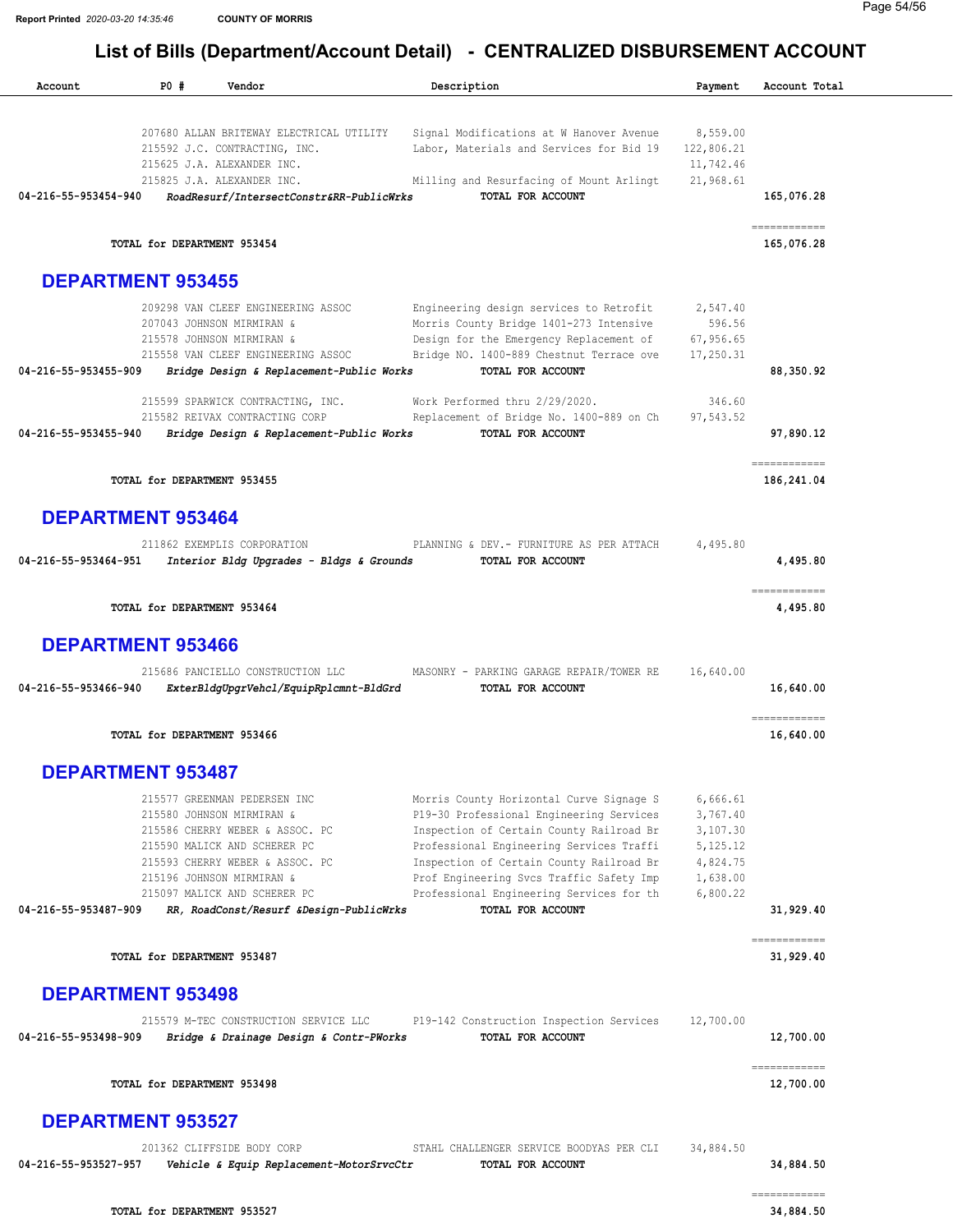| Account                  | P0#        | Vendor                                                                        | Description                                                                | Payment   | Account Total             |
|--------------------------|------------|-------------------------------------------------------------------------------|----------------------------------------------------------------------------|-----------|---------------------------|
|                          |            | <b>Brdg Design &amp; Constr Var Local</b>                                     |                                                                            |           |                           |
|                          |            | 203423 CONTECH CONTRUCTION SOLUTIONS                                          | (20) @ \$408.00/ Bridge Plank 6x2 Galv., 1                                 | 7,362.98  |                           |
| 04-216-55-953862-940     | Hard Costs |                                                                               | TOTAL FOR ACCOUNT                                                          |           | 7,362.98                  |
|                          |            | TOTAL for Brdg Design & Constr Var Local                                      |                                                                            |           | ------------<br>7,362.98  |
|                          |            | <b>Cty Bridge Design&amp;Construction</b>                                     |                                                                            |           |                           |
| 04-216-55-953908-940     | Hard Costs | 203423 CONTECH CONTRUCTION SOLUTIONS                                          | $(20)$ $(333.$ Bridge Plank Side Dams, Galv. 1,457.02<br>TOTAL FOR ACCOUNT |           | 1,457.02                  |
|                          |            | TOTAL for Cty Bridge Design&Construction                                      |                                                                            |           | ------------<br>1,457.02  |
| <b>DEPARTMENT 954396</b> |            |                                                                               |                                                                            |           |                           |
| 04-216-55-954396-956     |            | 207815 MALL CHEVROLET INC.<br>Sheriff-Replacement of 12 Vehicles              | Tahoe #1 - 2019 or Newer Chevrolet Tahoe<br>TOTAL FOR ACCOUNT              | 14,025.00 | 14,025.00                 |
|                          |            | TOTAL for DEPARTMENT 954396                                                   |                                                                            |           | ------------<br>14,025.00 |
| <b>DEPARTMENT 954486</b> |            |                                                                               |                                                                            |           |                           |
| 04-216-55-954486-957     |            | 207815 MALL CHEVROLET INC.<br>Vehicle Fleet Replacemnt Var Div-Sheriff        | TOTAL FOR ACCOUNT                                                          | 16,309.86 | 16,309.86                 |
|                          |            | TOTAL for DEPARTMENT 954486                                                   |                                                                            |           | ------------<br>16,309.86 |
| <b>DEPARTMENT 954536</b> |            |                                                                               |                                                                            |           |                           |
| 04-216-55-954536-940     |            | 207815 MALL CHEVROLET INC.<br>Vehicles & Security Camera/Equip-Sheriff        | TOTAL FOR ACCOUNT                                                          | 16,484.81 | 16,484.81                 |
|                          |            |                                                                               |                                                                            |           | ============              |
|                          |            | TOTAL for DEPARTMENT 954536                                                   |                                                                            |           | 16,484.81                 |
| <b>DEPARTMENT 955403</b> |            |                                                                               |                                                                            |           |                           |
| 04-216-55-955403-951     |            | 215506 JOHNSTONE SUPPLY<br>MV-Long Term Health Center Improvements            | MV - EXPANSION TANK<br>TOTAL FOR ACCOUNT                                   | 12,484.52 | 12,484.52                 |
|                          |            | TOTAL for DEPARTMENT 955403                                                   |                                                                            |           | ============<br>12,484.52 |
| <b>DEPARTMENT 962496</b> |            |                                                                               |                                                                            |           |                           |
| 04-216-55-962496-955     |            | 207556 SHI INTERNATIONAL CORP<br>Various Computers, Electronic Systems-IT     | Magnet Axiom Bundle with support<br><b>TOTAL FOR ACCOUNT</b>               | 5,737.50  | 5,737.50                  |
|                          |            | TOTAL for DEPARTMENT 962496                                                   |                                                                            |           | ------------<br>5,737.50  |
| <b>DEPARTMENT 964525</b> |            |                                                                               |                                                                            |           |                           |
| 04-216-55-964525-909     |            | 215095 MFS CONSULTING ENGINEERS &<br>Constr CACBldg HeadStartProg-PublicWorks | Construction Management Services Rendere<br>TOTAL FOR ACCOUNT              | 8,020.10  | 8,020.10                  |
|                          |            | TOTAL for DEPARTMENT 964525                                                   |                                                                            |           | ------------<br>8,020.10  |